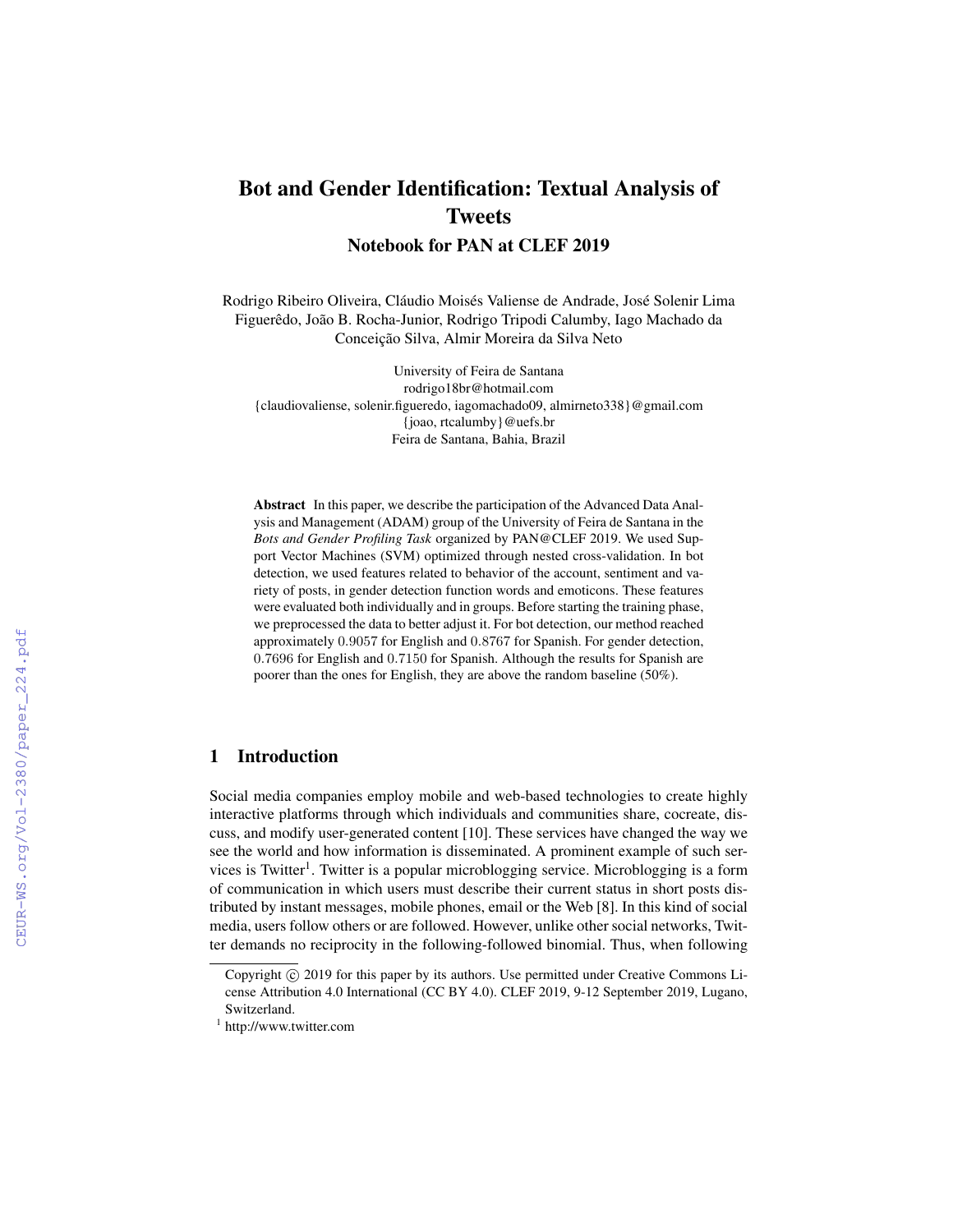a particular user, that user is not required to follow you back. In this kind of application, users write about different aspects of their life, sharing a variety of subjects, and generating heterogeneous discussion.

Twitter is used in multiple contexts. It is mainly considered as an information dissemination tool, but also as a source of data that may support studies in different areas of knowledge. This feature is specially interesting considering it offers an Application Programming Interface  $(API)^2$  that allows crawling and collecting data. In this context, a subject that has attracted the attention of researchers is the so-called Author profiling, in which information like age, cultural background, gender, native language, and personality can be inferred through textual analysis of users' posts. This type of analysis enables numerous applications, such as business intelligence, digital forensics, psychological profiling, brand reputation monitoring, etc. With regard to forensic applications, bot detection has gained attention, especially due to bots' self-controlled ability to disseminate political, extremist or misinformation material that may negatively influence a massive amount of users [6].

In this context, this paper describes the participation of the ADAM team in the Bots and Gender Profiling Task [18] organized by PAN@CLEF 2019. In this edition, different from previous years, in which various aspects of the author's profile in social media (age and gender, also along with personality, gender and variety of languages, and gender from a multimodal perspective) were investigated, this edition included, in addition, investigation whether the author of a Twitter feed is a bot or a human. The gender profiling was maintained as a task. The analysis, as in other editions, followed a multilingual perspective, with English and Spanish being the chosen languages. The main contributions of this paper are:

- We define a set of features with discrimative power for bot and gender detection;
- We evaluate the power of optimizing a model through cross-validation;
- We analyze the effectiveness of each group of features in the task.

The remainder of this paper is organized as follows. Section 2 presents the related work. Section 3 presents the experimental validation setup. The results are discussed in Section 4. Finally, Section 5 presents our conclusions and directions for future work.

# 2 Related Work

The use of bots has brought problems in many collaborative systems, e.g., Wikipedia and OpenStreetMaps. This scenario motivates the study of strategies to identify bots in such collaborative systems, examining the contributions done by users [7].

For textual classification, information about function words, n-grams (at word and character level), quantitative features, orthographic features, part of speech (POS) tags, and vocabulary richness features are usually used [11]. In a given country, the texts produced in a language may vary depending on the culture of the region of origin [15]. Language variety identification is a popular research topic of natural language processing [17]. The regional influence has an impact on the extraction of features, for example,

<sup>2</sup> https://developer.twitter.com/en/docs.html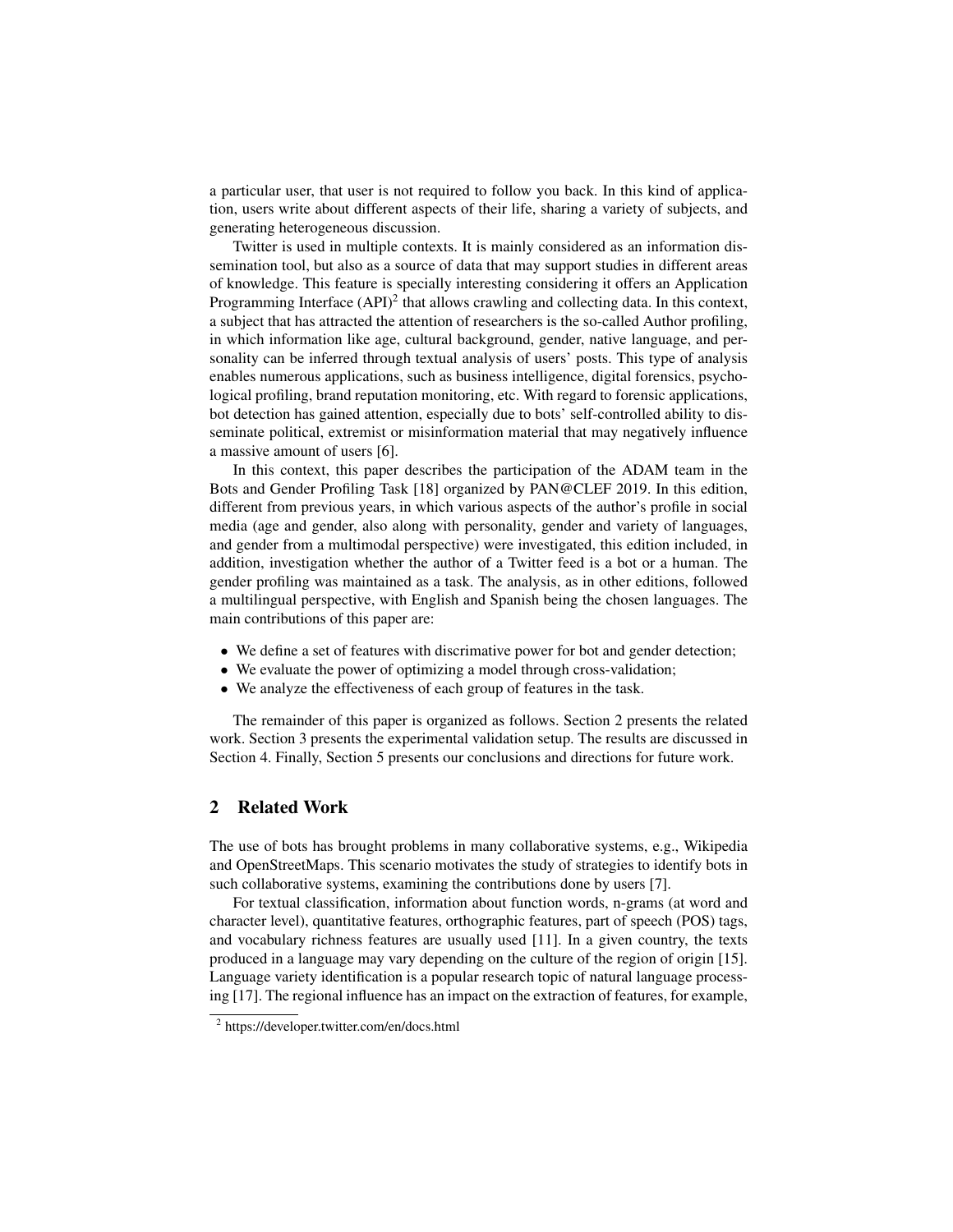in sentiment analysis, the weight of the dictionary used may vary according to location of the author.

In the gender identification task, previous works show that women use question tags more frequently, more emoticons, and less profanities [12]. The work in [19] identifies messages from men as often related to themes such as money, sports, and work, while women refer more frequently about family, friends, and food. In addition, some subjects are predominantly approached by men (e.g. gaming) and women (e.g. shopping).

The work in [1] explored some techniques for identifying twitter messages produced by bots. In the experiment, results are presented concerning the use of neural networks (MLP) and Random Forest. The Random Forest algorithm presented superior performance, reaching an accuracy of 92%. In comparison to the dataset of this article, the dataset of Braz el al. [1] contains additional information about the user accounts (e.g. number of users the account follows, number of followers), impacting the results achieved, because there is data beyong the textual aspect.

In [2], a purely textual approach to bot detection is used. Three features are build from the text: dissimilarity between pairs of tweets of a user; word introduction decay rate (a measure of new unique words a user introduced over time) and average number of URLs per tweet. The classification used 10-fold cross validation and achieved a rate of 90.32% in detecting bots.

Similar research is related to gender identification in e-mail messages [3]. Some features used are those that express emotions through a sequence of characters (e.g. "ur ssoooo kooool", "ihaaa") and emoticons (e.g. ":D", ":("). Another feature used by the authors in gender identification is the number of words ending with a sequence of characters (e.g. 'less'). The paper suggests through various research that women make frequent use of adverbs and emotionally intensive adjectives and terms related to questions, personal orientation and support.

The work in [9] compares several classifiers and states that SVM is appropriate for classifying text, some of the reasons being the high dimensionality in the input set (large amount of features), and having overfitting protection.

# 3 Experimental Setup

In this section, we present the dataset (Section 3.1), the preprossessing phase (Section 3.2), the feature extraction method (Section 3.3) and the classification model (Section 3.4).

#### 3.1 Dataset Description

Table 1 contains a description of the training corpus. The data was previously split in train and dev for both English and Spanish, indicating datasets for training and validation. All datasets were balanced between bot and human. Only the human portion of the data was labeled regarding gender, with equal number of male and female users also.

Each file corresponds to a user, containing 100 tweets from them. The tweets are not processed in any way, so emojis, retweets, hashtags, user mentions and hyperlinks are still present.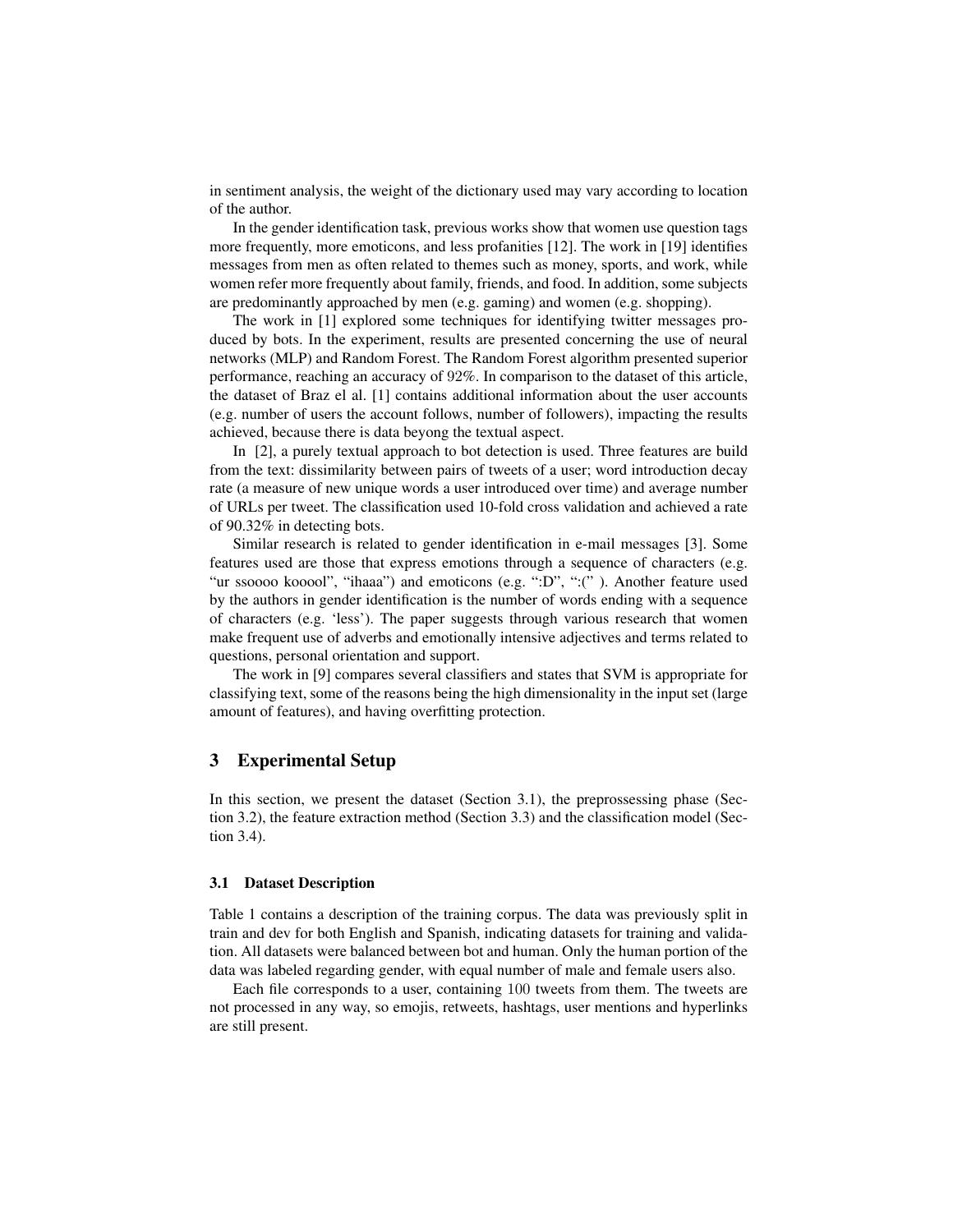Table 1. Summary of dataset: number of files.

| <b>Language Train Dev</b> |           |  |
|---------------------------|-----------|--|
| English                   | 2880 1240 |  |
| Spanish                   | 2080 920  |  |

## 3.2 Preprocessing

In order to better adjust the posts to the experiments, we executed three independent operations:

- Conversion from multiple to single whitespaces;
- Lower-casing of all text;
- Removal of non-alphanumeric characters.

All the operations were performed using the Natural Language Toolkit (NLTK) [13].

## 3.3 Feature Extraction

Multiple classes of features were used for bot and gender detection. The following sections describe each one individually, according to the associated task.

# Bot detection

Many of the features used in previous work to detect bots in twitter, as usernames, geodata, tweet intervals and following data, is unavailable in this case. Therefore, the features are limited to the twitter text.

- Twitter features: these features are related to the twitter profile of the users. Frequency of hashtags (#), frequency of mentions of users (@), frequency of retweets (occurrence of the string "rt") and frequency of links (occurrence of "http"). The rationale behind the first two is that bots tend to try to increase their reach inserting trending hashtags in their posts or mentioning multiple users to call their attention. Bots use to retweet content as a way to easily build a profile, and constant posting of links is typical behavior of spam bots.
- Sentiment features: in the English corpus, the VADER library<sup>3</sup> was used to identify the sentiments of the corpus. The VADER generates the mean of the four sentiment metrics: positive, negative, neutral and compound. An additional feature was also computed, the sentiment flip, defined in [5] as the number of sentiment inversions (positive to negative and vice-versa) between two adjacent posts normalized by the total number of tweets authored by the user. In VADER, the compound value has the range  $[-1, 1]$ , so is the one used to calculate the sentiment flip, the point of inversion being 0. Getting the sentiment features for the Spanish corpus was somewhat difficult. The method recommended by the VADER developers is to translate

<sup>&</sup>lt;sup>3</sup> https://github.com/cjhutto/vaderSentiment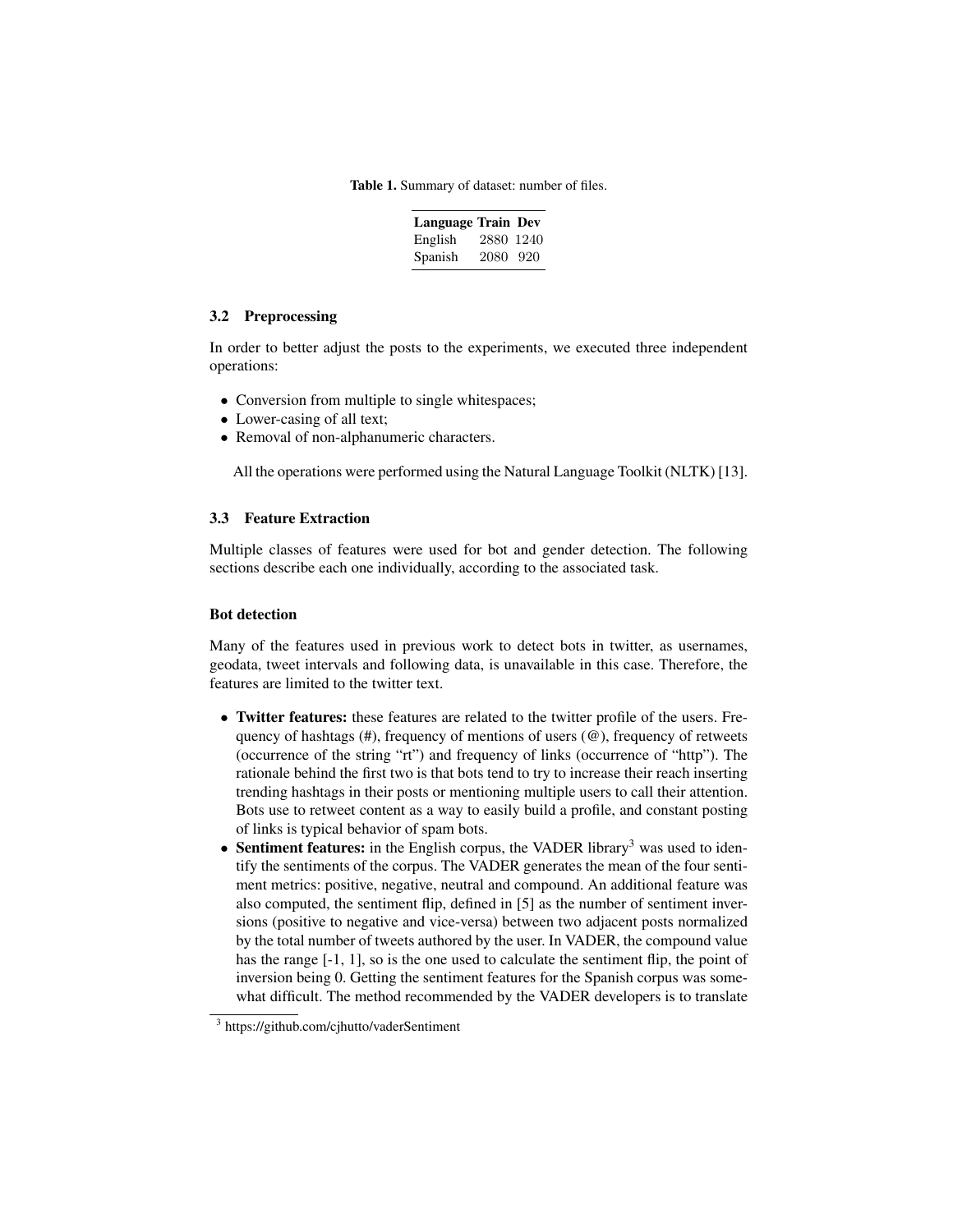the texts to English automatically and use the library on the resulting text. We ended using a machine learning based solution<sup>4</sup>, which generated only one output in the range [0, 1]. The point of sentiment inversion was fixed on 0.5.

• Variety features: these features measure how varied is the content generated by the user, under the assumption that bots tend to repeat content in their posts. Two features belong to this group: the ratio between number of words used and total number of words in all posts; and the cleanliness: the ratio between the number of characters after and before preprocessing.

#### Gender detection

- Emoticons: frequency of each term in a list of emoticons, meant to describe a range of emotions.
- Function words: frequency of function words: pronouns, determiners, modals and conjunctions in English and in Spanish, conjunctions and determiners.
- Sentiment features: the same sentiment features used for bot detection.

## 3.4 Classification Model

For conducting the experiments we used a SVM classifier. In order to optimize the model learned, a 5-fold nested cross-validation [20] was done. In nested cross-validation, after a variation of parameters in order to find the optimal model, one more crossvalidation is done to evaluate the model found.

This process is done only in the *train* dataset. After the model is chosen, it is used to classify the *dev* dataset, giving a notion of how the model will perform in unseen data, i.e., this set validates the model. To make this last step statistically significant, during the learning process nothing of the *dev* dataset was used.

In the cross-validation, both linear and RBF kernels were used varying their respecting hyperparameters (C and in RBF, *gamma*). To do this, we used the scikit-learn library [14].

# 4 Results and Discussion

The training and validation steps were done to each feature group individually at first. After that, the same was done using all the features together, so the impact of each feature group on the overall result could be evaluated.

The final evaluation was performed with the official PAN@CLEF 2019 [4] test set using the TIRA platform [16]. The results were grouped according to their associated task, i.e, bot or gender detection. For each task we present the assessment of the classifier for the three datasets provided: Train; Validation; and Test.

#### 4.1 Bot detection

Table 2 presents the results of bot detection for the English portion of the data. In this experiment the overall best performance is achieved by using all the features, rather than using them separately.

<sup>4</sup> https://github.com/aylliote/senti-py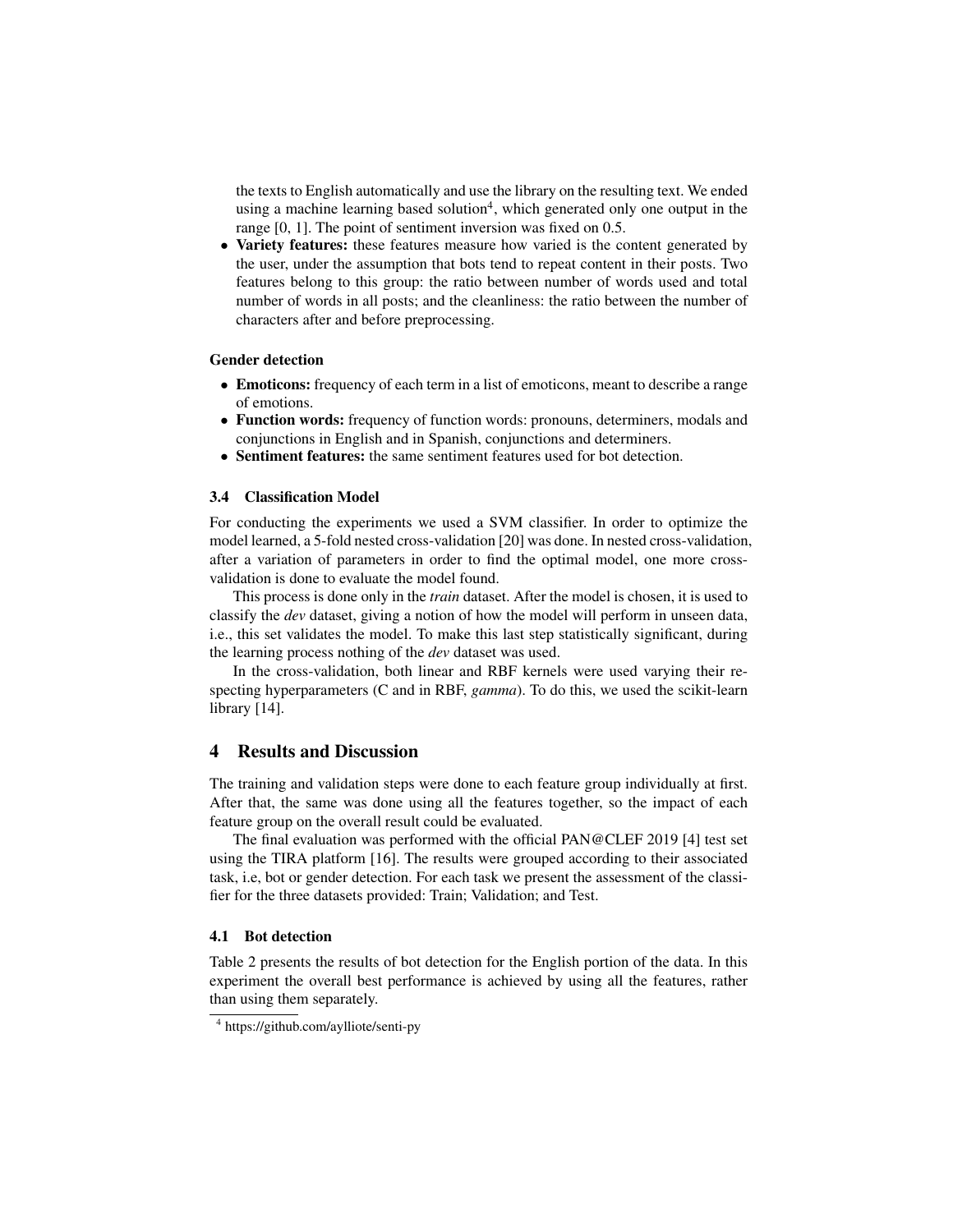Table 2. Results for bot detection in English language.

| Group                     |       | Train $(\%)$ Validation $(\%)$ Test $(\%)$ |       |
|---------------------------|-------|--------------------------------------------|-------|
| <b>Twitter Features</b>   | 91.70 | 89.91                                      |       |
| <b>Sentiment Features</b> | 80.31 | 74.03                                      |       |
| <b>Variety Features</b>   | 63.51 | 66.21                                      |       |
| All features              | 93.12 | 90.97                                      | 90.57 |

Table 3 presents the results of bot detection for Spanish. The quite poor accuracy of the Sentiment-based features on train set, slightly above the random baseline (50%), led us to do the training experiments without this feature class, which had better results. Hence, we decided not to include this feature in the final submission for Spanish in both tasks.

Table 3. Results for bot detection in Spanish language.

| Group                     |       | Train $(\%)$ Validation $(\%)$ Test $(\%)$ |       |
|---------------------------|-------|--------------------------------------------|-------|
| <b>Twitter Features</b>   | 84.04 | 83.91                                      |       |
| <b>Sentiment Features</b> | 57.50 |                                            |       |
| Variety Features          | 73.26 | 70.33                                      |       |
| Twitter + Variety         | 86.16 | 87.07                                      | 87.67 |
| All features              | 85.58 | 87.61                                      |       |

# 4.2 Gender Detection

Table 4 presents the results of gender detection for English. Similar to the Bot detection task, in the gender identification, the best performance occurs when using all features. Although the computational cost is higher, when using more features, it is expected that there will be an information gain, impacting positively the performance of the classifier.

Table 4. Results for gender detection in English language.

| Group                                           |       | Train $(\%)$ Validation $(\%)$ Test $(\%)$ |       |
|-------------------------------------------------|-------|--------------------------------------------|-------|
| Function words                                  | 69.23 | 72.23                                      |       |
| Function words + Sentiment Features             | 69.72 | 72.90                                      |       |
| Function words + Sentiment Features + Emoticons | 70.60 | 75.67                                      | 76.86 |

Table 5 presents the results in gender detection for Spanish. Adding emoticons to Function words improved the results only slightly, and the results were poorer than in English.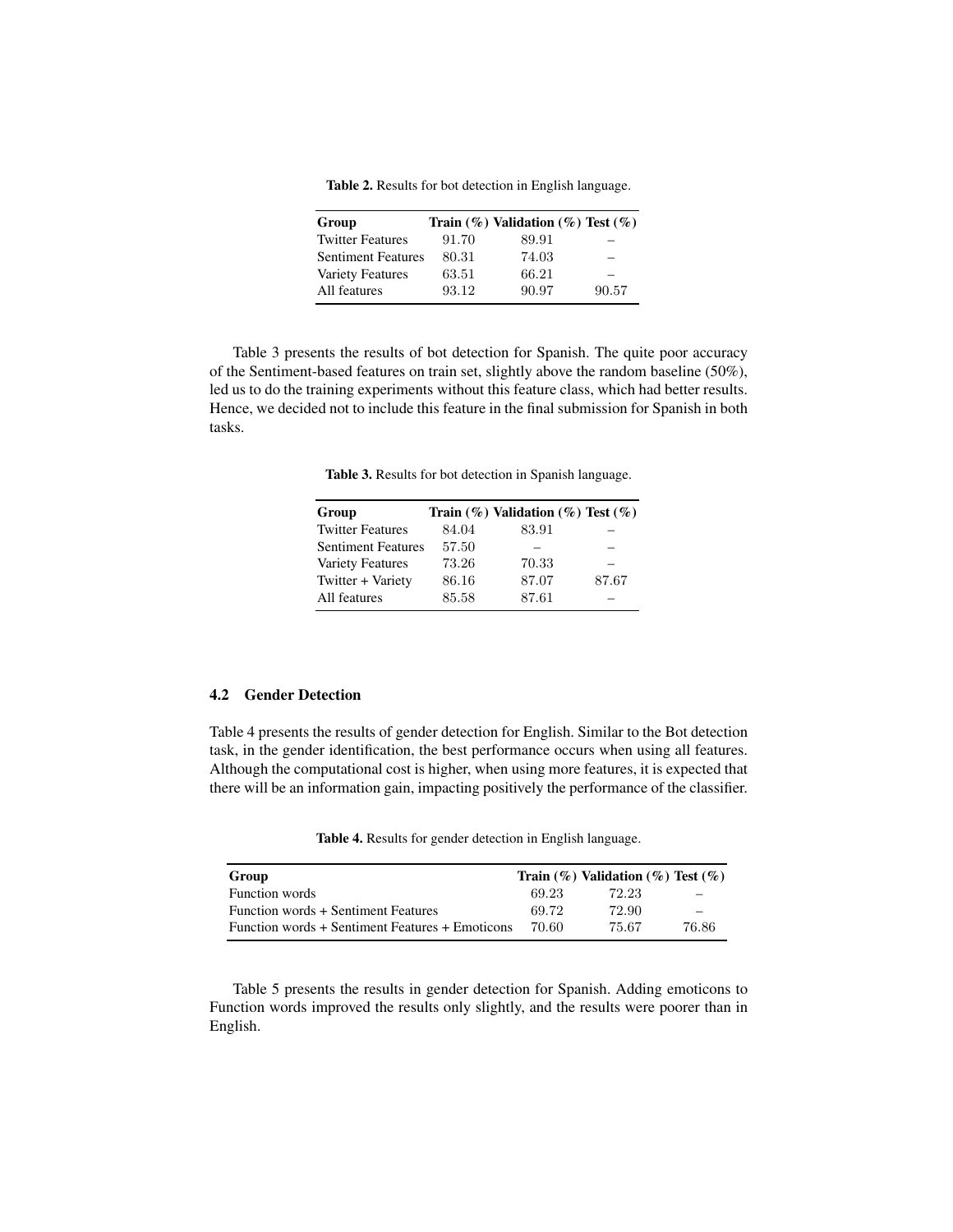Table 5. Results for gender detection in Spanish language.

| Group                      |       | Train $(\%)$ Validation $(\%)$ Test $(\%)$ |                          |
|----------------------------|-------|--------------------------------------------|--------------------------|
| <b>Function</b> words      | 62.39 | 69.42                                      | $\overline{\phantom{0}}$ |
| Function words + Emoticons | 62.61 | 68.84                                      | 71.50                    |

# 5 Conclusion and Future Works

In this paper we described the participation of the ADAM team in the Bots and Gender Profiling Task organized by PAN@CLEF 2019. In this task, focused on Twitter posts, should be determined if the author of a Twitter feed was a bot or human. Moreover, in case of a post from a human, the challenge was to identify the gender. We used a set of features in SVM with cross-validation.

The final outcome suggests that our proposal, in general, achieves good results when compared to the random baseline. The best results were achieved for Bot detection in English. Although the accuracy for gender detection is inferior to the accuracy in Bot detection, it also presents promising results.

As future work, we suggest trying to extract metadata from the tweet text, for example, building networks of citations through user mentions. Another approach is to detect how original are the posts of a user within the corpus, since bots are known to replicate human content to fake authenticity. In addition, it is interesting to experiment different machine learning approaches, such as deep learning. Better tools for features in non-English languages are needed, like the Sentiment ones, which are scarce.

# References

- 1. Braz, P.A., Goldschmidt, R.R.: Redes neurais convolucionais na detecção de bots sociais: Um método baseado na clusterização de mensagens textuais. In: Simpósio Brasileiro de Segurança da Informação e de Sistemas Computacionais (SBSeg), SBSeg 2018. pp. 323–336. SBC (2018)
- 2. Clark, E.M., Williams, J.R., Jones, C.A., Galbraith, R.A., Danforth, C.M., Dodds, P.S.: Sifting robotic from organic text: a natural language approach for detecting automation on twitter. Journal of Computational Science 16, 1–7 (2016)
- 3. Corney, M., De Vel, O., Anderson, A., Mohay, G.: Gender-preferential text mining of e-mail discourse. In: 18th Annual Computer Security Applications Conference (ACSAC), 2002. Proceedings. pp. 282–289. IEEE (2002)
- 4. Daelemans, W., Kestemont, M., Manjavancas, E., Potthast, M., Rangel, F., Rosso, P., Specht, G., Stamatatos, E., Stein, B., Tschuggnall, M., Wiegmann, M., Zangerle, E.: Overview of PAN 2019: Author Profiling, Celebrity Profiling, Cross-domain Authorship Attribution and Style Change Detection. In: Crestani, F., Braschler, M., Savoy, J., Rauber, A., Müller, H., Losada, D., Heinatz, G., Cappellato, L., Ferro, N. (eds.) Proceedings of the Tenth International Conference of the CLEF Association (CLEF 2019). Springer (Sep 2019)
- 5. Dickerson, J.P., Kagan, V., Subrahmanian, V.: Using sentiment to detect bots on twitter: Are humans more opinionated than bots? In: Proceedings of the 2014 IEEE/ACM International Conference on Advances in Social Networks Analysis and Mining. pp. 620–627. IEEE Press (2014)